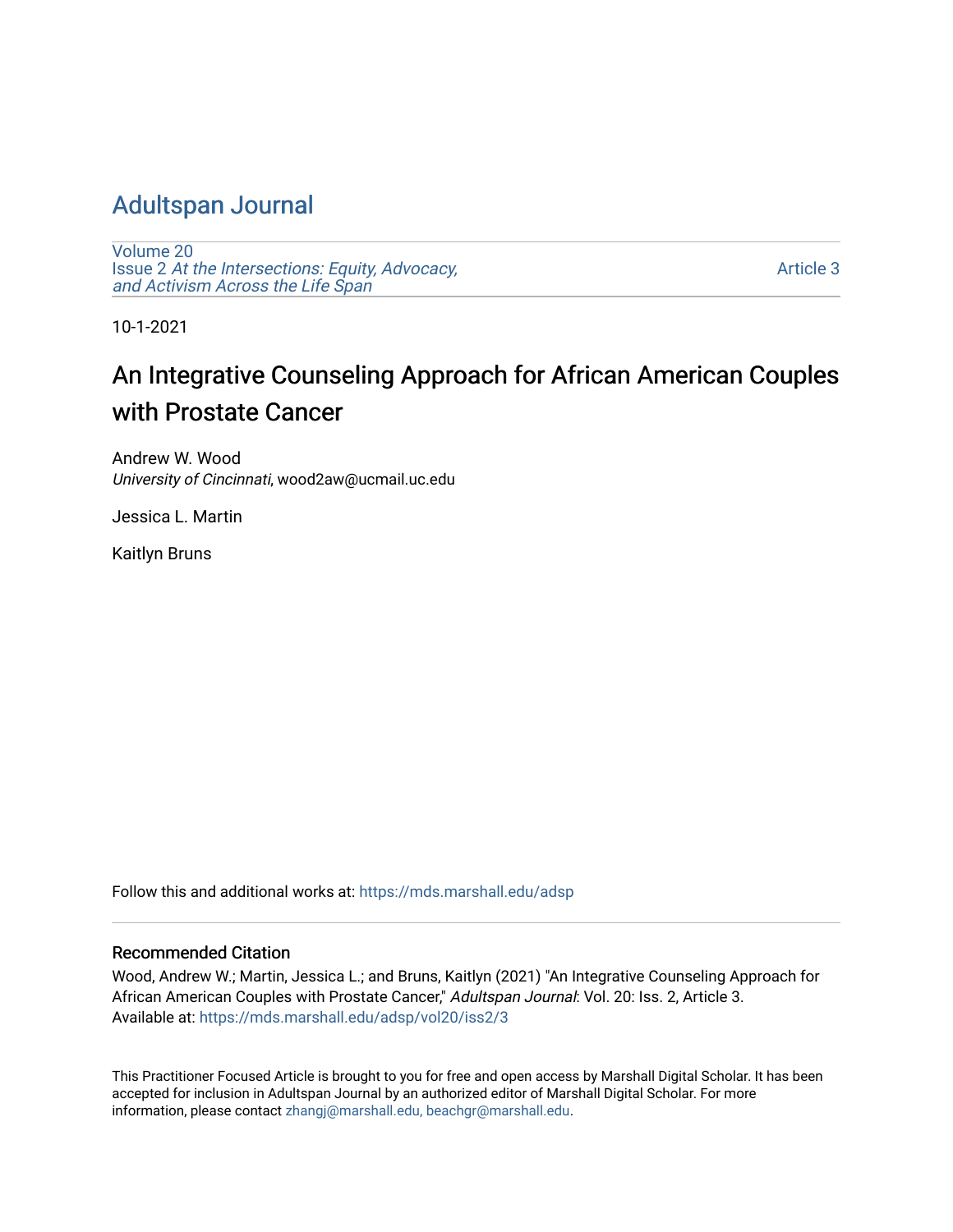# **An Integrative Counseling Approach for African American Couples With Prostate Cancer**

**Andrew W. Wood, Jessica L. Martin, and Kaitlyn Bruns**

*The experiences of African American couples facing prostate cancer include cancer concerns that intersect with sexuality, older age, and culture. We provide a review of concerns and counseling strategies and present an integrative approach through a case study. Future research on testing such approaches is encouraged.*

*Keywords*: cancer, older adults, prostate, sexual functioning, identity

Approximately 3 million individuals have been diagnosed with prostate cancer (PCa; American Cancer Society [ACS], 2020), a disease that affects mostly individuals over the age of 55 and is the most common cancer in the United States (Surveillance, Epidemiology, and End Result Program [SEER], n.d.). Trends in PCa diagnosis show that the disease affects one in seven men over the age of 70 (SEER, n.d.), with a lifetime potential of 15.9% (U.S. Preventive Services Task Force, 2018). However, PCa incidence and mortality rates have been declining over the past 20 years, with 98% of individuals diagnosed surviving for more than 5 years (SEER, n.d.). Although these numbers provide good news to those who have been diagnosed with PCa, health disparities continue to exist, and the incidence and mortality rates for African American men are disproportionally higher than those of other races (Taksler et al., 2012). These numbers tell many stories. However, one story that is not immediately apparent is the mental health needs of African Americans who have been diagnosed with PCa. Furthermore, examining contextual factors such as racial health disparities and considering other individuals who are affected by cancer, specifically the romantic partners of those diagnosed with cancer, may help broaden our understanding of the experiences of those facing cancer. Counselors have not typically been provided with information on how to address the mental health concerns of individuals with PCa; therefore, we aim to

*Andrew W. Wood and Kaitlyn Bruns, School of Human Services, University of Cincinnati; Jessica L. Martin, School of Education, William & Mary. Correspondence concerning this article should be addressed to Andrew W. Wood, School of Human Services, University of Cincinnati, 2610 McMicken Circle, Cincinnati, OH 45221 (email: wood2aw@ucmail.uc.edu).* 

*© 2021 by the American Counseling Association. All rights reserved.*

. . . . . . . . . . . . . . . . . . **ADULTSPAN***Journal October 2021 Vol. 20 No. 2* **97**

#### Published by Marshall Digital Scholar, 2021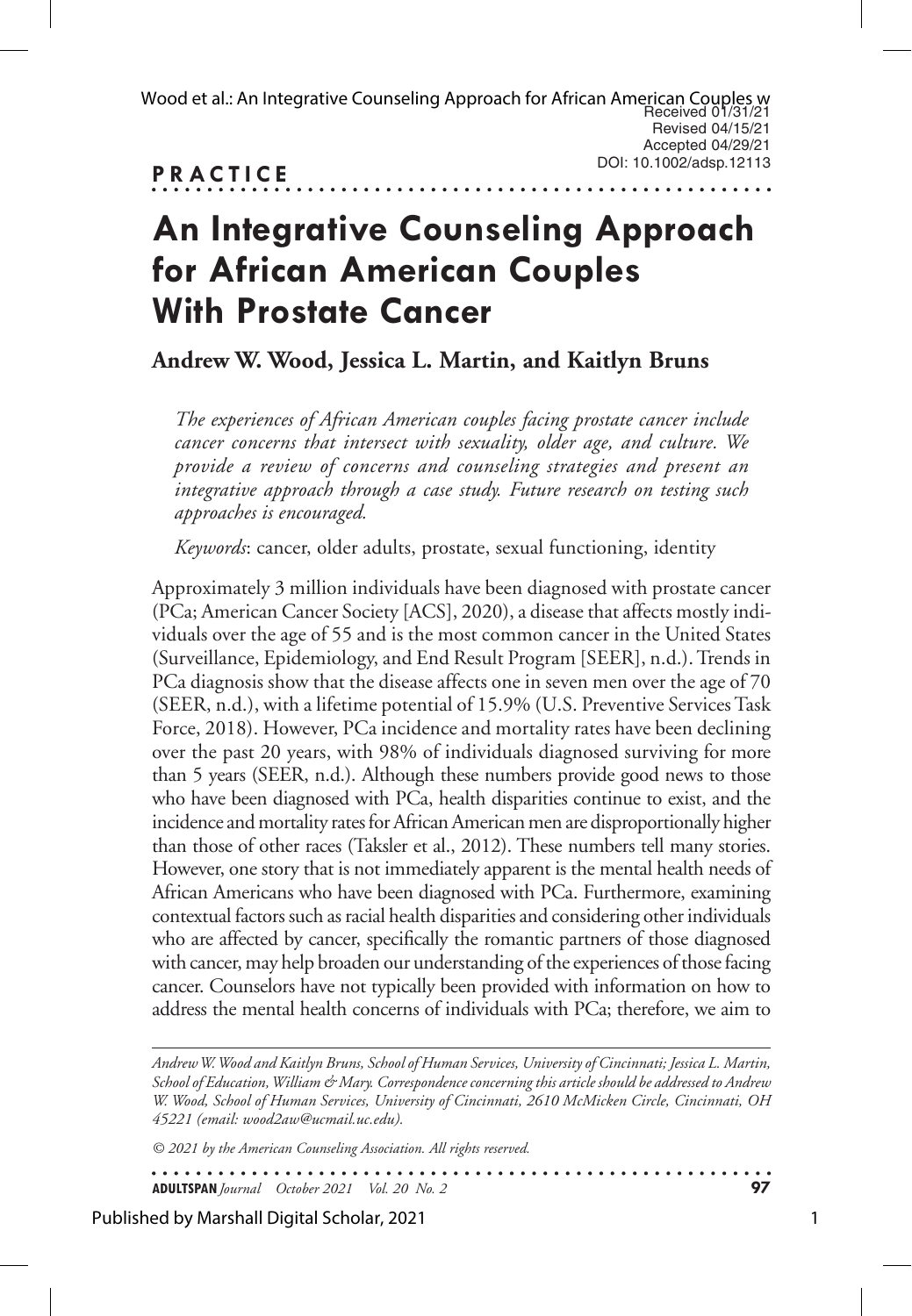examine the counseling concerns of African American couples facing PCa, as well as provide a guide to integrating treatments.

The counseling field is just beginning its foray into cancer-related counseling issues, with sporadic publications over the years (e.g., Curtis & Juhnke, 2003). Since Curtis and Juhnke's (2003) publication 18 years ago, the field of PCa care has expanded considerably. In this article, we explore general information that counselors should know about PCa, including how it is traditionally diagnosed and treated; information about the impact that PCa has on the African American community; and counseling interventions for African American couples facing PCa, which we illustrate in a case study scenario.

#### **WHAT COUNSELORS SHOULD KNOW ABOUT PCA**

The first question that counselors may ask is, "What exactly is prostate cancer?" PCa is a cancer located in the prostate, a small gland surrounding the urethra that plays a role in sperm protection and production (Walsh & Worthington, 2012). PCa is a sex-specific cancer, meaning that only individuals who are born with male sexual organs including a prostate will be at risk of developing the disease. It should be noted in the PCa literature that individuals with the disease are generally referred to as "men," but PCa does not exclude transgender women or nonbinary individuals (Ingham et al., 2018). PCa can develop for a variety of reasons, similar to those associated with the development of other types of cancer (e.g., exposure to carcinogens), but it tends to affect mostly older men (National Cancer Institute, 2019). Because of the prostate's place in the body, removal of and/or other treatments for PCa (e.g., internal [brachytherapy] or external radiation, hormone therapy) often result in temporary or lifelong urinary issues (e.g., incontinence) and sexual dysfunction (e.g., impotence; Hoffman et al., 2020). Because some of these issues encompass sexual dysfunction, men may report depression and anxiety-related symptoms during and after treatment due to a loss of intimacy with their partners (Albaugh et al., 2017). In addition to some of the side effects of treatment and the disease, information about the incidence and mortality of PCa may help counselors to better conceptualize the reach and effects of the disease.

Understanding PCa requires counselors to understand who is affected by the disease and how it affects the client physically and mentally. Given the advancements in new and more efficient methods of screening, PCa screening has become a regular activity for those over the age of 40 following the advice of most medical professionals (e.g., U.S. Preventive Services Task Force, 2018). Morbidity has decreased over time, from a 5-year survival rate of 66% in 1975 to 98% between 2009 and 2015. This leads many professionals to consider PCa as not necessarily a disease people die from, but rather, die with (Riihimäki et al., 2011). Most individuals who are diagnosed with PCa (71%) are between 55 and 74 years of age (Stangelberger et al., 2008). Rates of cancer recurrence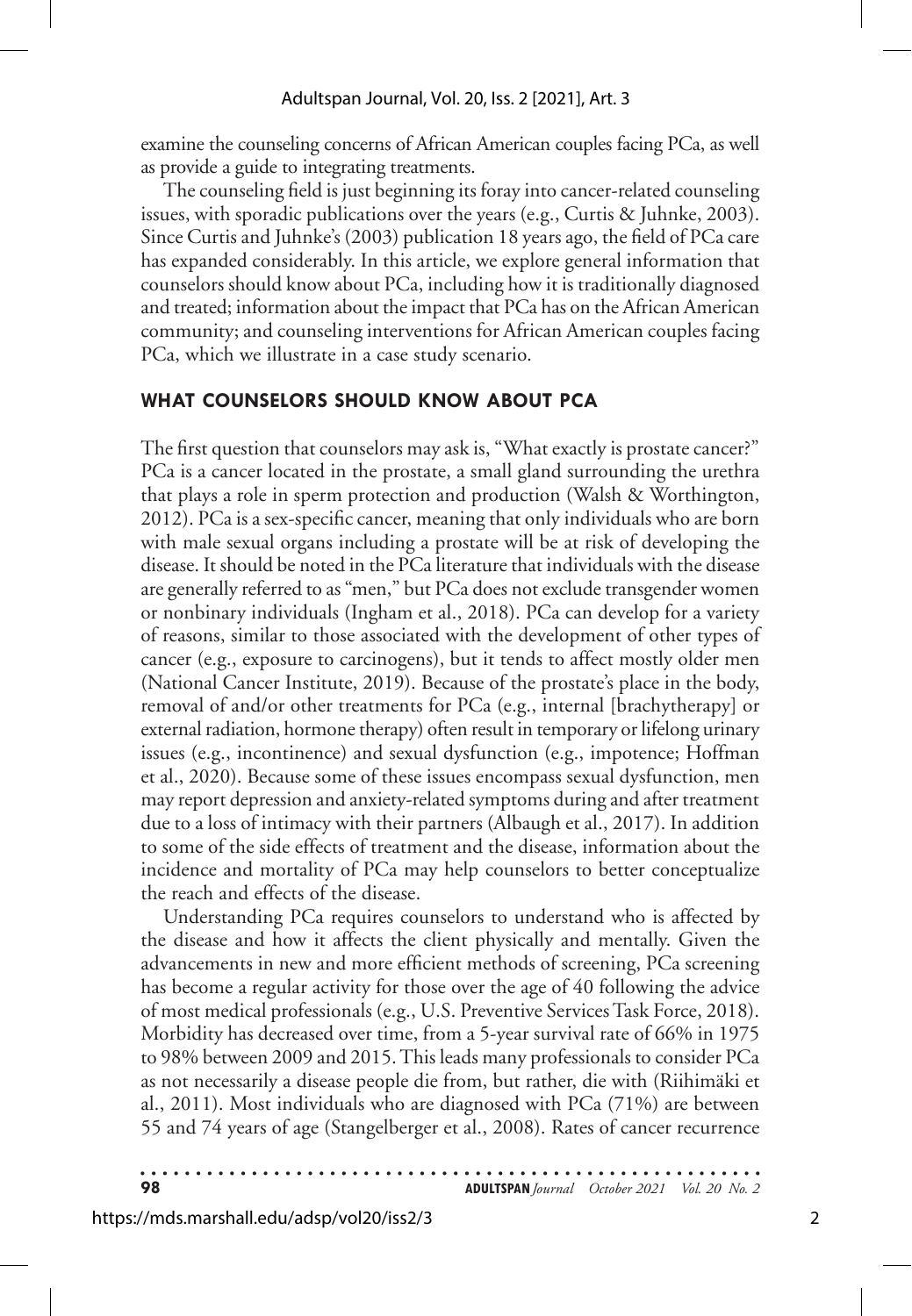can differ depending on treatment, but a review at a median of 8 years postradical prostatectomy (i.e., removal of prostate gland) found that 45% of the population had some form of recurrence or metastasis (Freedland et al., 2017). African American individuals have a 78% higher chance of being diagnosed with PCa than White individuals and a 21.7% higher chance of mortality (ACS, 2020; Taksler et al., 2012). African Americans have the highest death rates, with 38.9 deaths per 100,000, higher than the average of all races (19.2 deaths per 100,000). Furthermore, PCa accounts for the highest number of new cancer cases and the second highest number of cancer deaths among African Americans (ACS, 2020). Although these statistics are sobering, one factor that has been widely supported for helping to reduce mortality rates for PCa survivors is the role of screening.

The U.S. Preventive Services Task Force (2018) regularly publishes screening recommendations for PCa. For individuals who do not have additional risk factors (e.g., family history of PCa), it is recommended that screening begin as early as 55 years old. However, African American men have been found to develop the disease earlier compared with men from other racial groups, and as such, being African American is considered a risk factor (U.S. Preventive Services Task Force, 2018). Given increased rates of PCa for African American men, screening has become a crucial issue for researchers, with some studies pointing to the need for community-informed decision-making (Sandiford & D'Errico, 2016) and multiple studies examining the role of the partner in this process (e.g., Allen et al., 2018). Treatments can range from active surveillance to removal of the prostate, which all have unique health and psychosocial outcomes (Walsh & Worthington, 2012).

Health disparity issues caused by PCa largely concern African American men, with proposed need for screening guidelines specifically for this population (Shenoy et al., 2016) and developing new methods of sharing information within African American couples (Allen et al., 2018). The issues surrounding PCa, from initial screening to survivorship, are marred by health disparities for African American men—as evident from poorer treatment outcomes, more aggressive disease, higher incidence, and higher mortality—and are attributed to a mixture of genetic, behavioral, systemic, and socioeconomic factors (Z. L. Smith et al., 2017). Furthermore, the rate of cancer recurrence after different types of treatment (e.g., brachytherapy, radical prostatectomy) is higher for African American men as compared with men from other racial groups (e.g., Faisal et al., 2014; Yamoah et al., 2011). Some additional medical and psychosocial concerns exist in sexual dysfunction that may come at the expense of treatment.

One of the major concerns for PCa survivors and their partners is how the disease and treatment affect their sexual activities. PCa and its respective treatments can cause a reduction in penile functioning, including erectile dysfunction, urinary incontinence, and reduction in physical stamina. Rivers et al. (2011) found that these physical issues and concerns can lead to emotional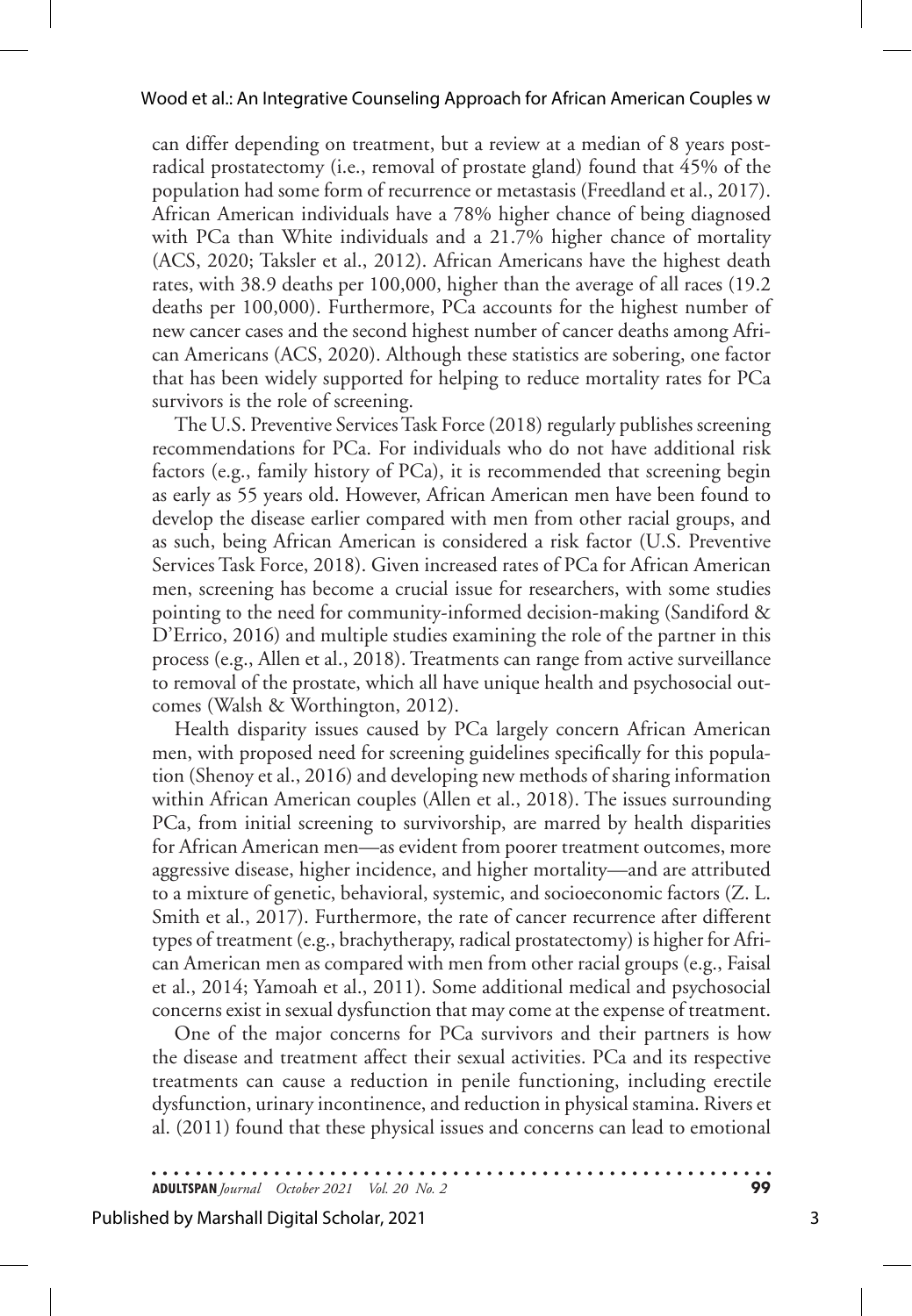issues such as lowered self-esteem and anxiety about sexual performance. Rivers et al. (2011) also found that sexual functioning played a primary role in assessing quality of life (QoL) for men, whereas survival of their spouse was considered the most important consideration for women, making priorities different within a relationship. African American men were more likely than White men to choose treatment based on sexual side effects of a treatment, although African American men were also more likely than White men to seek help for sexual dysfunction post-PCa treatment (Jenkins et al., 2004). Sexual issues, including masculinity, also seemed to be a barrier to communication within African American couples facing PCa (Friedman et al., 2012). The role of masculinity and sexuality is pervasive in the PCa literature and is echoed in literature on African American couples when considering treatment decisions, sexual aids, and other concerns (Bamidele, Lagan, et al., 2019). Given that the experience of having PCa, from diagnosis to survivorship, has psychosocial effects unique to African American survivors and their partners, it is important to examine some of the counseling concerns that are specific for African American couples facing the disease (Rivers et al., 2012).

#### **COUNSELING CONCERNS FOR AFRICAN AMERICAN COUPLES WITH PCA**

The reason for providing counselors with the preceding information is to increase understanding and awareness of the initial physical concerns and backgrounds of African American PCa survivors and their partners to see how they fit with concerns that counselors are adept at addressing. These concerns pertain, but are not limited to, the couples' QoL, sexual functioning, and caregiving concerns. Many of these concerns may start as individual concerns for men with PCa, such as depression, anxiety, and lower social support (Song et al., 2012; Watts et al., 2014), as well as the varying effects of treatment (e.g., Chipperfield et al., 2013). Connecting to the concerns of couples, issues related to masculine norms, intimacy, and long-lasting effects of the disease (e.g., impotence, incontinence) also result in lower QoL and potential discord within couples (e.g., Ezer et al., 2011). It is our assumption that these are areas in which counselors can excel in treating but often do not have the training to understand how these topics affect clients. These mental health and psychosocial concerns are important to consider in counseling African American PCa survivors and their partners and as a way to close health disparities in psychosocial concerns.

### **PCA CONCERNS FOR COUPLES**

Couples are often distressed by PCa's effects on their QoL, marriage, and other issues (Song et al., 2012). Previous researchers have found that PCa is inherently a "couple's disease" (Couper, 2007, p. 231) and that it has effects on a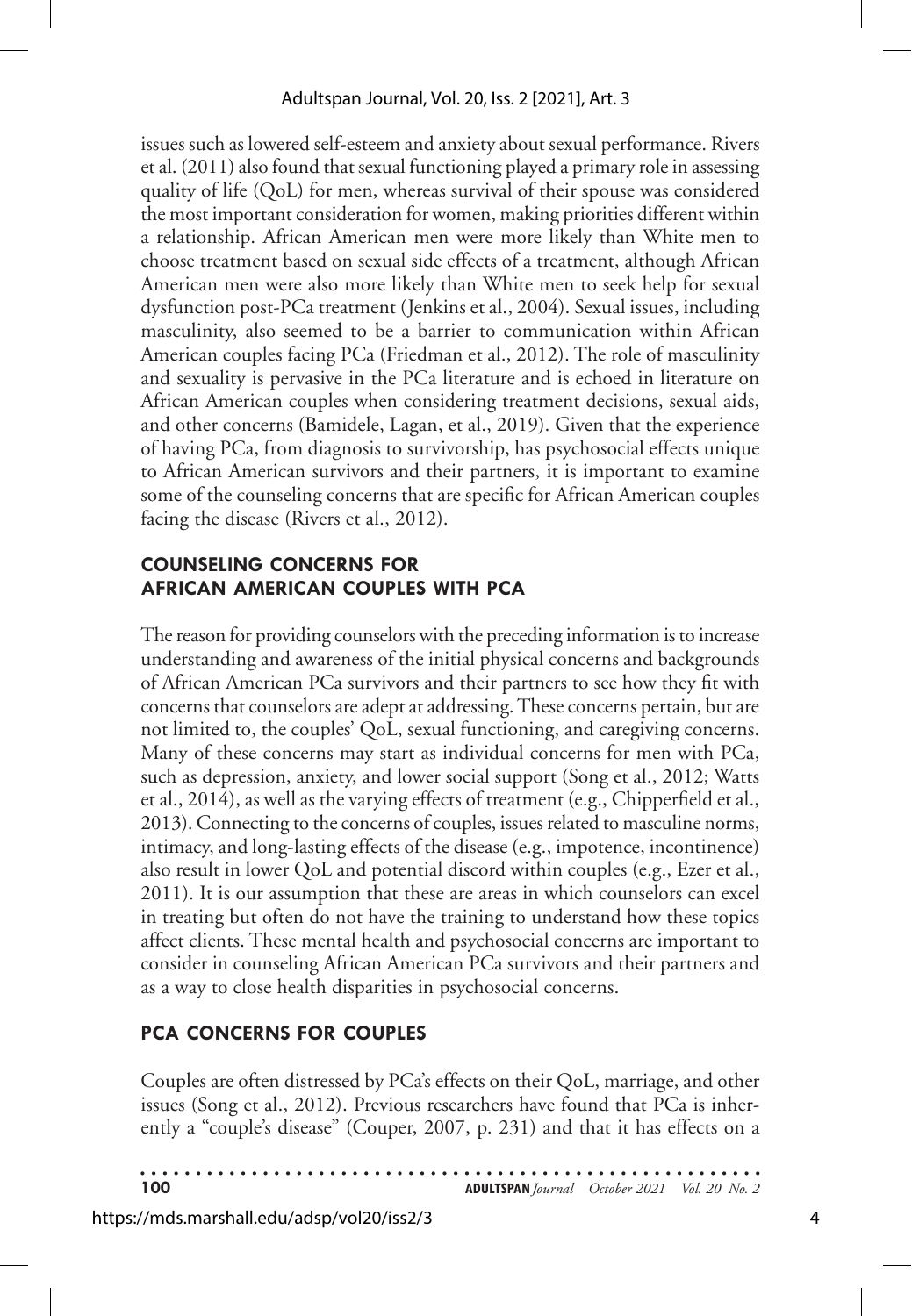"communal body" (Fergus, 2011, p. 95). Foundational couples-based issues like communication are hampered in general by PCa (Song et al., 2012) but increase exponentially with African American couples facing PCa (Rivers et al., 2012). As previously discussed, African American men are statistically more likely to be diagnosed with PCa, to die from PCa, and to have worse prognoses when diagnosed (e.g., greater rates of recurrence; Evans et al., 2008; Taksler et al., 2012). As such, PCa survivors are more likely to experience lower emotional and physical functioning (Rivers et al., 2012). PCa affects multiple areas of the survivor's life, including reduced physical functioning, energy, and sexual performance. Diminished physical functioning also correlated with a reduction in social activities and changes in social and familial roles.

Partners of PCa survivors face unique issues in caregiving activities or in providing general support (Piervil et al., 2019). The role of partners can include that of support to the survivor, as well as someone who takes care of activities that the survivor is not able to do, including household activities, hygiene, or transportation. Partners and caregivers also provide care management, ensuring that treatment is being followed and providing both emotional and behavioral support. The types of support provided can differ between racial groups (Vines & Demissie, 2013); for example, some African American partners emphasize spiritual support more compared with White partners. Furthermore, the concerns of partners may differ from the concerns of survivors, who worry more about mortality than the side effects of the disease or treatment (Rivers et al., 2011). Bamidele, Lagan, et al. (2019) found that partners experience isolation and sometimes feel as though they are a "co-patient" (p. 1092). Although much of this information is provided by medical professionals, one of the main sources of information for Africa American PCa survivors are their partners (Walsh-Childers et al., 2018). Additionally, PCa survivors and their partners look to familiar sources of information in their communities, such as the Black Church. The connection between religion, health, and community makes the Black Church an influential source of support for PCa survivors and their partners, especially during the COVID-19 epidemic when there has been much confusion and conflict over safe and relevant health information for Black people (Robbins et al., 2021; Williams et al., 2018). Some researchers have found the Black Church to be a source of information and knowledge about PCa and other health issues for those with the disease (e.g., Husaini et al., 2008). Further community engagement—built from within the community rather than imposed on the community—can also be beneficial (Schoenfeld & Francis, 2015). Communication about PCa within the community can be helpful, but counselors' communication with a couple should also be considered when addressing issues surrounding PCa.

Song et al. (2012) found that open communication in couples managing PCa issues decreased over time from diagnosis to 4-, 8-, and 12-month followups. In addition, Song et al. (2012) found that open communication and social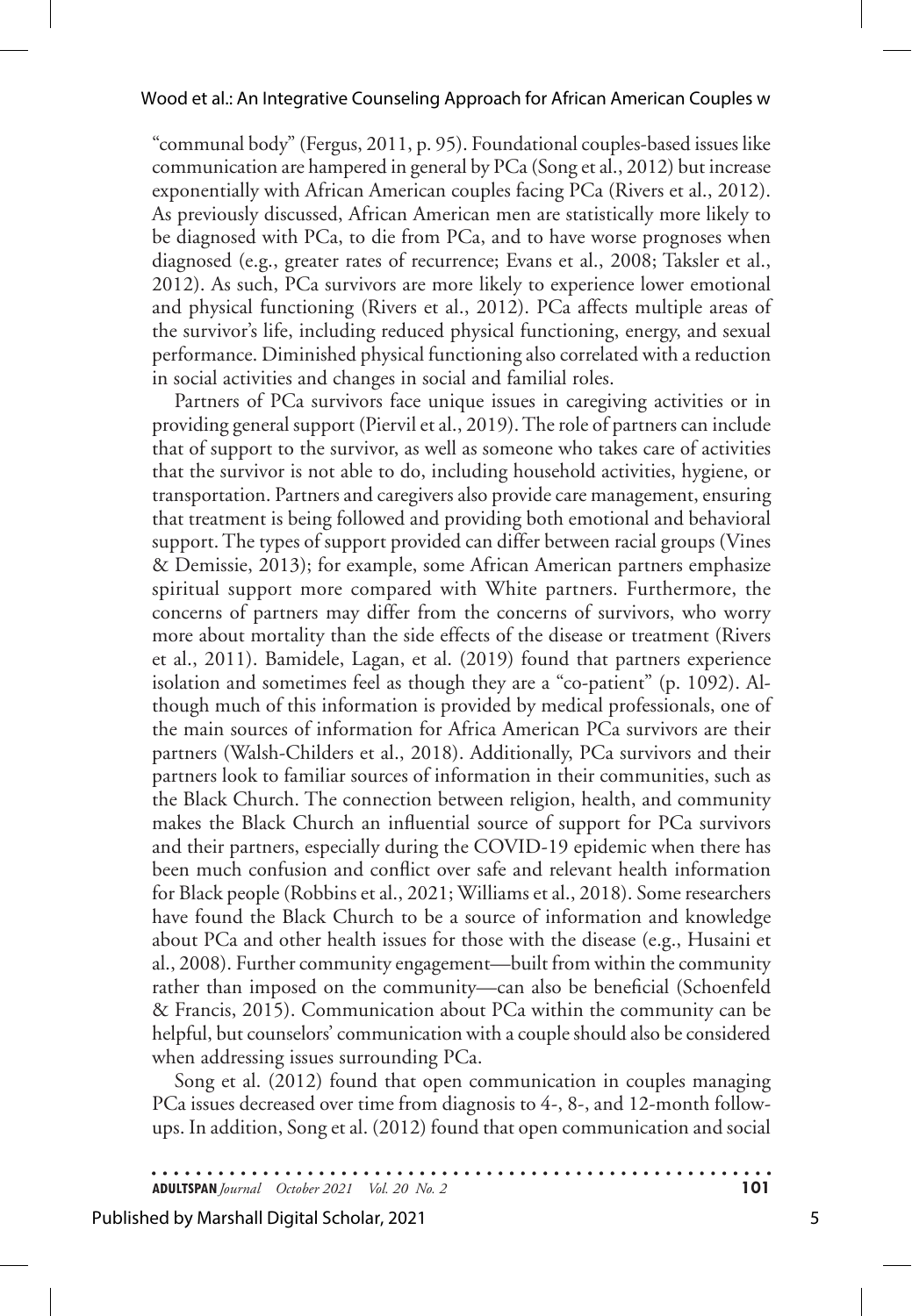support had a positive relationship, meaning that as open communication increased, so did social support. This finding is important partly because of the evidence that social support can be a predictor of QoL for those with PCa (e.g., Imm et al., 2017). The influence that later stages of cancer have on the QoL of survivors (Vanagas et al., 2013) and their partners also differs based on disease stage and age (Harden et al., 2008). The social role of the provider is greatly threatened as a result of a PCa diagnosis and treatment. Treatments such as radiation and chemotherapy may reduce what the PCa survivor is able to do outside of the home, which may impact their employment and financial standing within the couple. Because many African American men with PCa are younger than their White counterparts, this factor could become an intersectional issue of physical health, psychosocial health, and financial health (Imber et al., 2020). Within the African American community, the role of the male provider is a pervasive and important role. The loss of this status can affect the way in which PCa survivors respond and communicate with their partners and possibly adversely affect treatment as the survivors continue to attempt to engage in their activities of daily living. For example, prostatectomy requires the survivor to reduce heavy lifting, reduce energy-exerting activities, possibly wear a colostomy bag following surgery, and attend several follow-up appointments with their surgeon and urologist. In a recent study, Hoffman et al. (2020) found that in a 5-year follow-up posttreatment, men who underwent prostatectomy had worse incontinence and worse sexual function as compared with those who underwent other treatments. Although some treatments were associated with increased functioning after a 5-year period, some effects of treatment can last throughout the rest of survivors' lives. Although these concerns can be difficult to understand, researchers have found some beneficial interventions worth considering.

#### **RECOMMENDATIONS FOR INTERVENTIONS**

Given the multitude of intersecting issues faced by those with PCa, counselors should examine various interventions to find what would best fit a potential client. In tailoring interventions for African American couples and their concerns related to PCa, we briefly examine couples-based research and the unique issues faced by African American couples with PCa to synthesize an approach for counseling these clients. In a review of interventions for couples coping with any type of cancer, particularly studies on breast and prostate cancer, Badr and Krebs (2013) found that, on average, couples-based interventions (e.g., interpersonal counseling, psychoeducation, behavioral marital therapy) increased QoL for couples. Furthermore, Regan et al. (2012) found that couples-based intervention was at least as effective as patient-only or caregiver-only interventions in improving communication, psychological distress, and relationship functioning. According to Chambers et al. (2011), cognitive behavior therapy,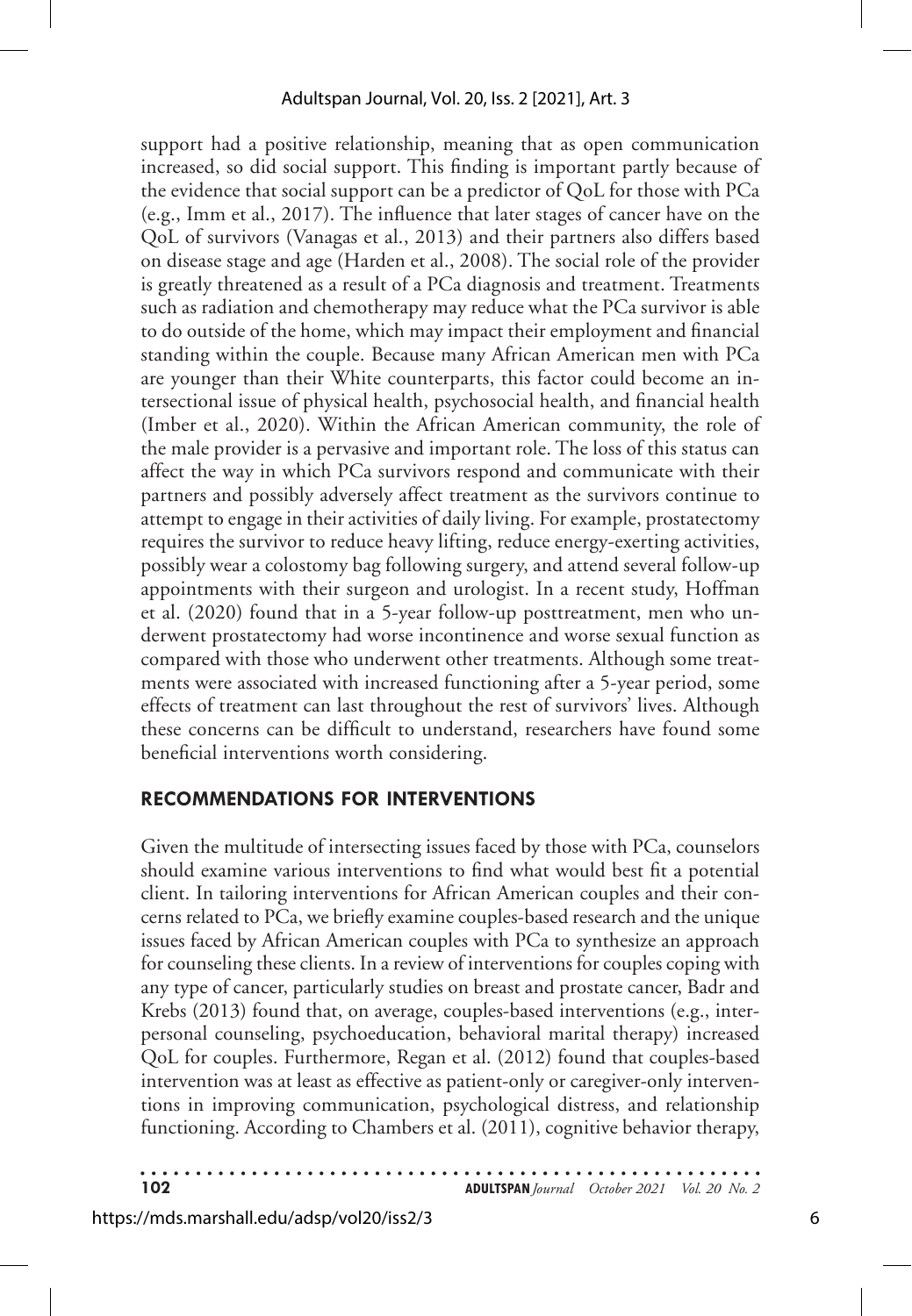psychoeducation, and coping skills training were effective in increasing QoL for survivors and/or their partners. Unique applications of theory have also been found to be helpful in decreasing the negative impact of PCa for couples (Collins et al., 2013). Northouse et al. (2007) found that an integrative treatment that focused on family involvement, optimism, coping, uncertainty reduction, and symptom management led to less uncertainty, hopelessness, and symptom distress, as well as better communication, higher QoL, and higher self-efficacy. The use of cognitive-behavioral couple therapy would be especially powerful for working with African American PCa couples because it provides the couple with opportunity to work through their distress issues (Fischer et al., 2016).

Technology can also be effective, as tested in an internet-based couples sexual counseling program, yielding increases on measures of sexual functioning (Schover et al., 2012). Web-based PCa education has also been helpful in improving QoL and reducing treatment side effect symptoms (Song et al., 2015). Researchers have also shown that use of media can be helpful in an intervention (e.g., Chien et al., 2020). Web-based PCa education would be especially beneficial for those African American PCa couples who find the idea of engaging in traditional counseling intimidating or who may be hesitant to discuss issues related to PCa (Rivers et al., 2012). The increase in telehealth and tele–mental health during the COVID-19 epidemic has opened the door for more phone and internet-based counseling options for these couples through community mental health counseling clinics, private practices, medical practices, and mental health–based platforms (e.g., Talkspace).

Some researchers have looked to sex- and intimacy-based interventions for couples facing PCa because the disease and treatment can have long-lasting effects of impotence (e.g., Mehta et al., 2020). Several of these interventions can lead to more use of medical treatments and medication for erectile dysfunction (Chambers et al., 2014), improved communication about sexual recovery (Mehta et al., 2020), and increase in both self- and perceived disclosure (Manne, Kashy, Kissane, et al., 2019); some of these interventions have led to better posttreatment outcomes and better relationship satisfaction (Manne, Kashy, Zaider, et al., 2019; Manne et al., 2020). Given the importance of sex and intimacy in most romantic relationships, paired with research examining the psychosocial needs of African American couples facing PCa (e.g., Rivers et al., 2011), a couples-based intervention should include information on the sexual and intimate repercussions of the disease. Sexual and intimacy-related topics could occur through psychoeducation, including use of medication or medical devices (e.g., vacuum pump).

A constant undercurrent for counseling African American PCa survivors whether in a group, individual, or couples' settings—should be a focus on integrating information on how the disease is affecting them. That is, how are mental health and physical health being discussed with the survivor and members of their care team (e.g., counselor, nurse, doctor)? Collaboration between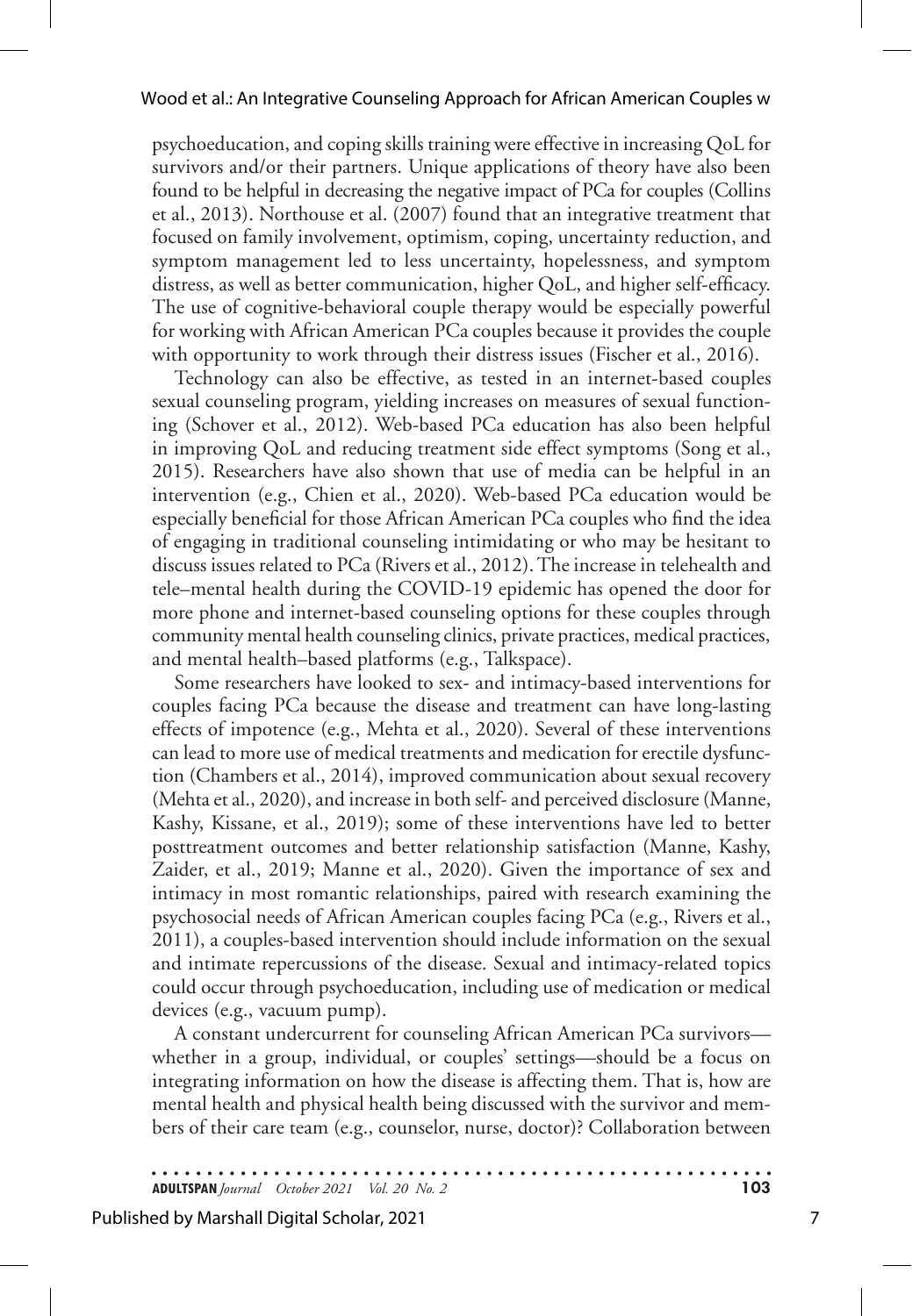professionals has been found to be effective in controlling for psychosocial variables experienced by individuals with cancer and allows mental health care to be seen not as an additional form of care but as a part of cancer care (Cassileth, 2014). Campbell et al. (2007) found that self-efficacy of symptom control on the part of both African American survivors and their partners led to higher QoL outcomes.

Support groups led by PCa survivors can provide credibility to the group in addressing the needs of PCa survivors, leading more survivors to join and benefit from group experiences (Thaxton et al., 2005). Outcomes for some support groups have been positive (e.g., R. L. Smith et al., 2002), but counselors should also look to ways of including partners or being flexible with the location of peer support (Friedman et al., 2012). A benefit of utilizing group therapy with PCa survivors and their partners is the opportunity to engage in social activities where complications (i.e., incontinence and exhaustion) are fully understood by the group, which may help to increase social support as well (Song et al., 2012). There are several options available to support African American PCa couples, and each should be evaluated to best suit the unique needs of each couple.

There is very little evidence of couples-based treatment for African American couples facing PCa, with the exception of a study by Campbell et al. (2007) on a telephone-based coping skills training. Despite the lack of evidence on couples-based treatments (Chambers et al., 2011), there is evidence of unique health disparities and cultural experiences of African American couples facing PCa (e.g., Bamidele, Lagan, et al., 2019; Rivers et al., 2012). Furthermore, there is also a documented lack of professional support for PCa couples' posttreatment distress (Bamidele et al., 2018). Therefore, it is necessary to take a deeper look at what couples-based interventions could look like for this population and to test the efficacy of the interventions. Although there are real challenges in conducting this type of development and research on outcomes (Bamidele, McGarvey, et al., 2019), it is necessary to provide better and more comprehensive care for PCa couples. Based on the review of couples-based intervention research and what has been done with a general participant pool, we suggest that counselors working with African American couples facing PCa focus their work on a few areas: general cancer support, psychosocial support, sexual support, relational support, peer support, and spiritual support. To better illustrate the role of the interventions discussed, we provide a case study addressing treatment concerns.

#### **CASE STUDY OF JAMES AND MARTHA**

James, age 56, and Martha, age 54, are an African American couple currently facing PCa. James was diagnosed with PCa approximately a year ago, and after a year of watchful waiting, they both decided to pursue external radiation therapy based on the progress of the disease. Their decision came after a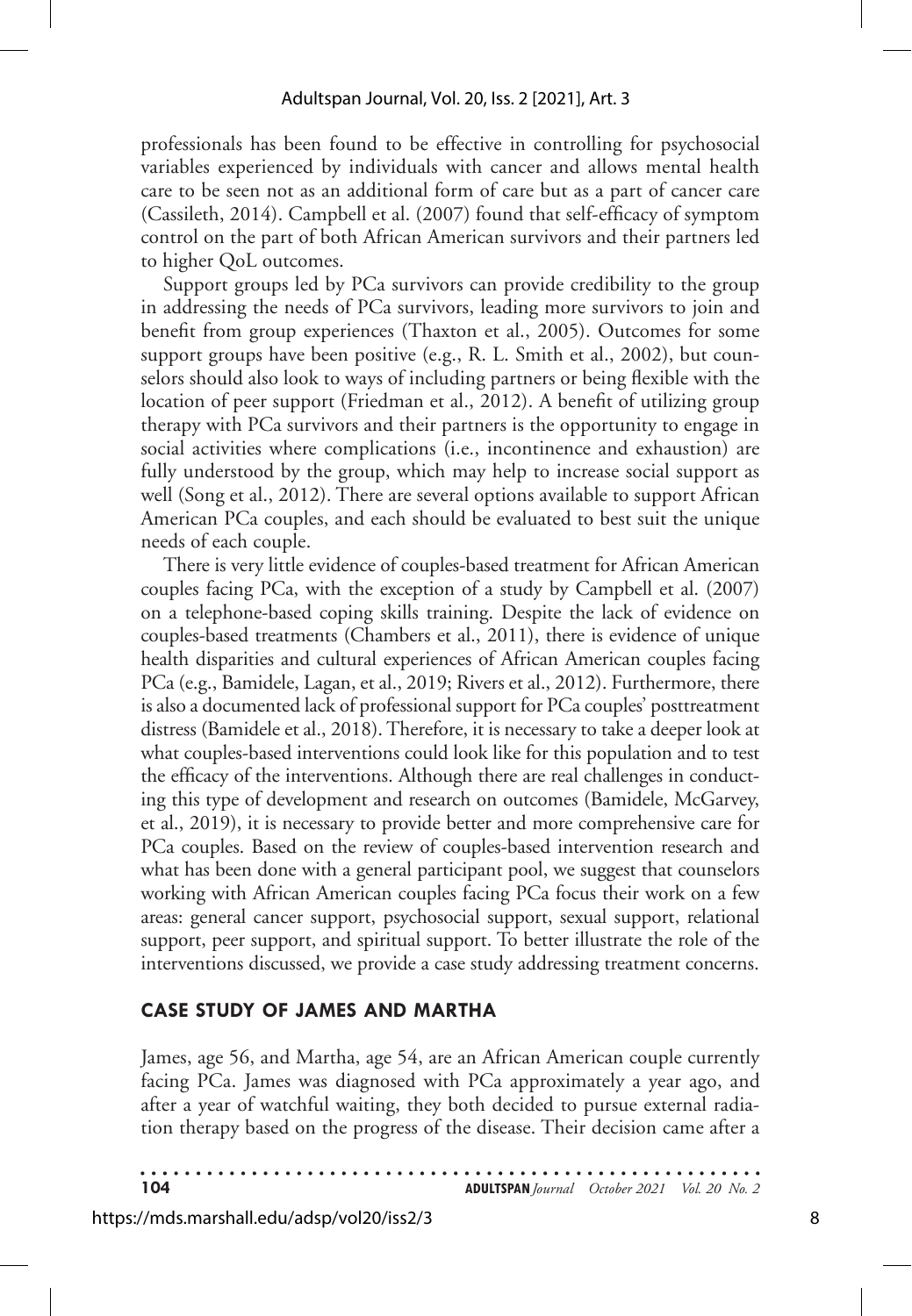series of discussions that at times evolved into arguments about what course of action to take. James preferred to wait longer to see if there would be any significant progress, but Martha wanted to go ahead with treatment after the diagnosis was made. James argued that he did not want to be "taken out of action" while at work to get his treatments. The external radiation therapy treatment consisted of driving 30 miles to the treatment center, waiting for his appointment, receiving the treatment for approximately 15 minutes, and then driving 30 miles back to his work or home, depending on the day. Additionally, he had to take medical leave from his work, thus relying on his wife and son to help with bills and common household chores. Martha was supportive but felt disconnected physically and emotionally from James, who was hesitant to initiate physical contact because he felt like he "can't perform." This caused further disconnection between them, with Martha getting into verbal fights and James becoming agitated, especially when he was unable to perform tasks he could normally do prior to starting treatment. James's oncologist referred them to a counselor because their relationship issues have caused James to be late to treatments and even to miss treatments at times.

Given the situation, the counselor decided to begin the sessions with basic psychoeducation (Badr & Krebs, 2013) about PCa, including some common effects of cancer and treatment that Martha was not aware of and that James did not consider were linked to his cancer and treatment. The counselor also worked on understanding the cultural experiences of James and Martha and the cultural implications of cancer, and more specifically, PCa (Rivers et al., 2012). Culture-specific forms of support play a role in understanding what can be helpful for the couple and in referring them to additional sources of support outside of their sessions (Vines & Demissie, 2013). This was James and Martha's first time in counseling as a couple and as individuals. The counselor spent time during the initial sessions discussing their emotions about being in counseling, addressing any questions or culturally based biases the couple had expressed about counseling and what they had heard about counseling from friends, family, and the media. This step is crucial because the buy-in sets the stage for a supportive therapeutic alliance between the counselor and the couple.

The focus on psychoeducation combined with symptom management and then the integration of coping skills training for both James and Martha supported the couple in their intrapersonal reactions with each other (Campbell et al., 2007; Northouse et al., 2007). Once the counselor was able to obtain buy-in from James and Martha and develop a therapeutic relationship, their sessions focused on a variety of topics tied together with cognitive-behavioral couple therapy (Fischer et al., 2016). These topics included communication around issues that might cause shame (e.g., incontinence), as well as strategies to increase intimacy outside of sexual intercourse (Manne, Kashy, Kissane, et al., 2019; Mehta et al., 2020). Later sessions covered medications or medical devices for erectile dysfunction (e.g., Chambers et al., 2014).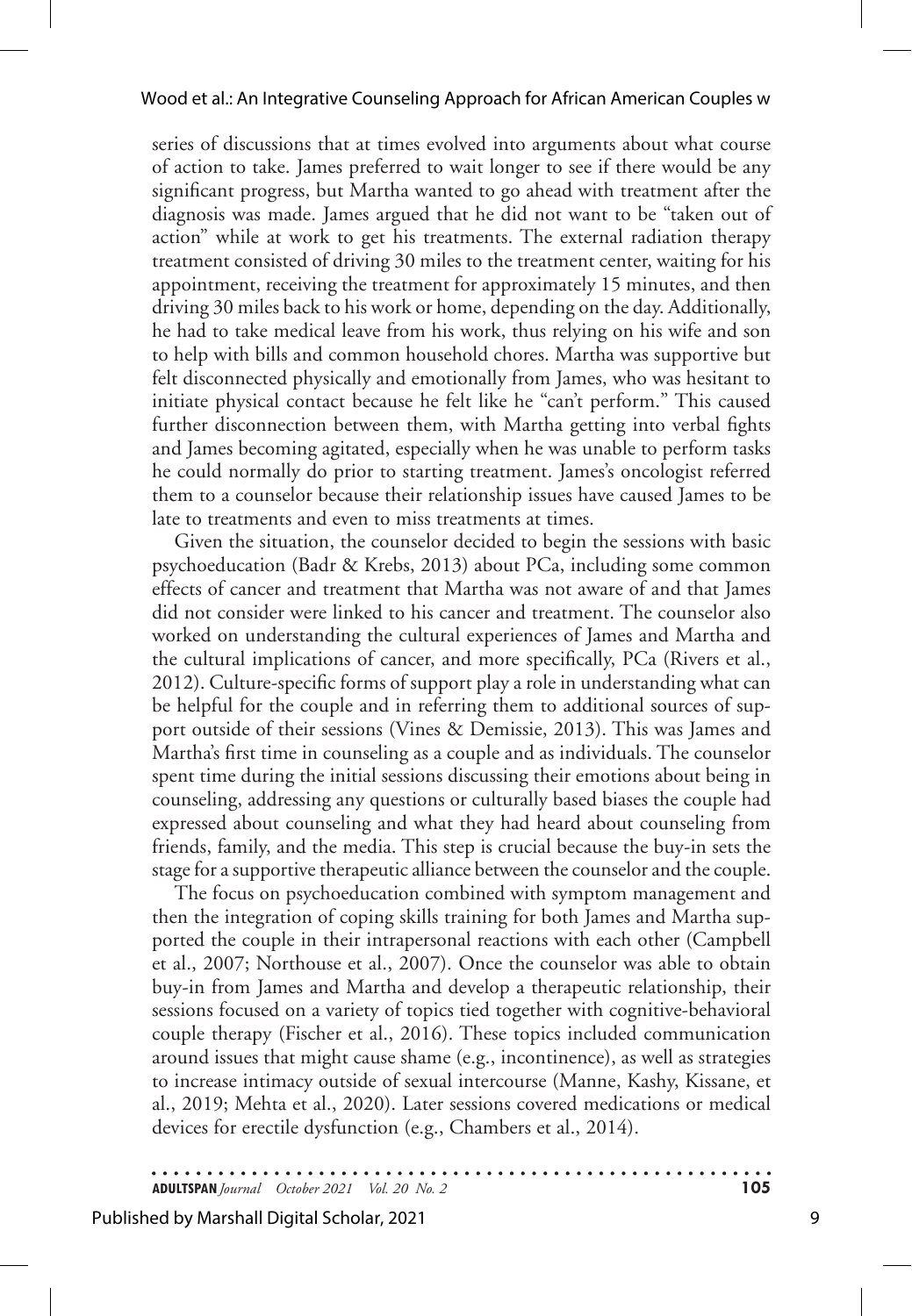The counselor also spent time to make sure that Martha did not feel isolated in the role of a caregiver (Bamidele, Lagan, et al., 2019). This was done by infusing strategies from relational-cultural theory into the sessions to increase communication and understanding between James and Martha, such as examining relational disconnects and fears of sharing experiences with cancer in the relationship and increasing disclosure around sexual issues brought on by PCa and its treatment (Raque-Bogdan, 2019). Concurrently, the counselor looked for ways for James to feel more "of use" in his life, for example, by volunteering for low-impact service during his treatment (e.g., helping out at church or community organizations). Furthermore, the counselor encouraged James and Martha to attend a PCa support group on a weekly basis. Although hesitant to share in their first few meetings, they both found that attending the group helped to normalize their issues and to see how couples were able to make it through treatment. Finally, the counselor focused on helping James and Martha to advocate for individuals at risk for PCa in their community, using the American Counseling Association Advocacy Competencies (Toporek & Daniels, 2018; Toporek et al., 2010) and discussing this topic at church and other places (e.g., barbershops; Luque et al., 2011) where they felt they could help their community by having people screened and treated for PCa.

It should be noted that a telehealth-based approach of having sessions in their home could also be used to provide more comfort to James and Martha. This could provide a sense of bringing the counselor into their home, which may have some cultural relevance and increase trust with the counselor. During the COVID-19 pandemic, telehealth sessions would be safer than in-person sessions because of the additional health risk factors from James's cancer. Use of telehealth may also incorporate members of James's care team into a session, such as James's oncologist or one of the oncology nursing staff (Cassileth, 2014).

#### **AREAS FOR FUTURE RESEARCH**

Future research on the counseling needs of African American PCa survivors should acknowledge the deficits of current psychosocial outcome research with the disease. Qualitative investigations centered on counseling perceptions, needs, and access may be helpful in determining the best forms of treatment. Following qualitative investigations, novel forms of care adapted for PCa survivors may be tested to investigate efficacy. In addition, research on interventions for partners and/or informal caregivers will also be helpful to encourage a holistic system of care (Applebaum & Breitbart, 2013). Future work could also examine integrating counselors into health centers and how to foster relationships across health professionals to better meet the needs of PCa survivors. This research should consider the work of authors who have written about the difficulties in recruiting African American couples to PCa-specific interventions (e.g., Bamidele, McGarvey, et al., 2019).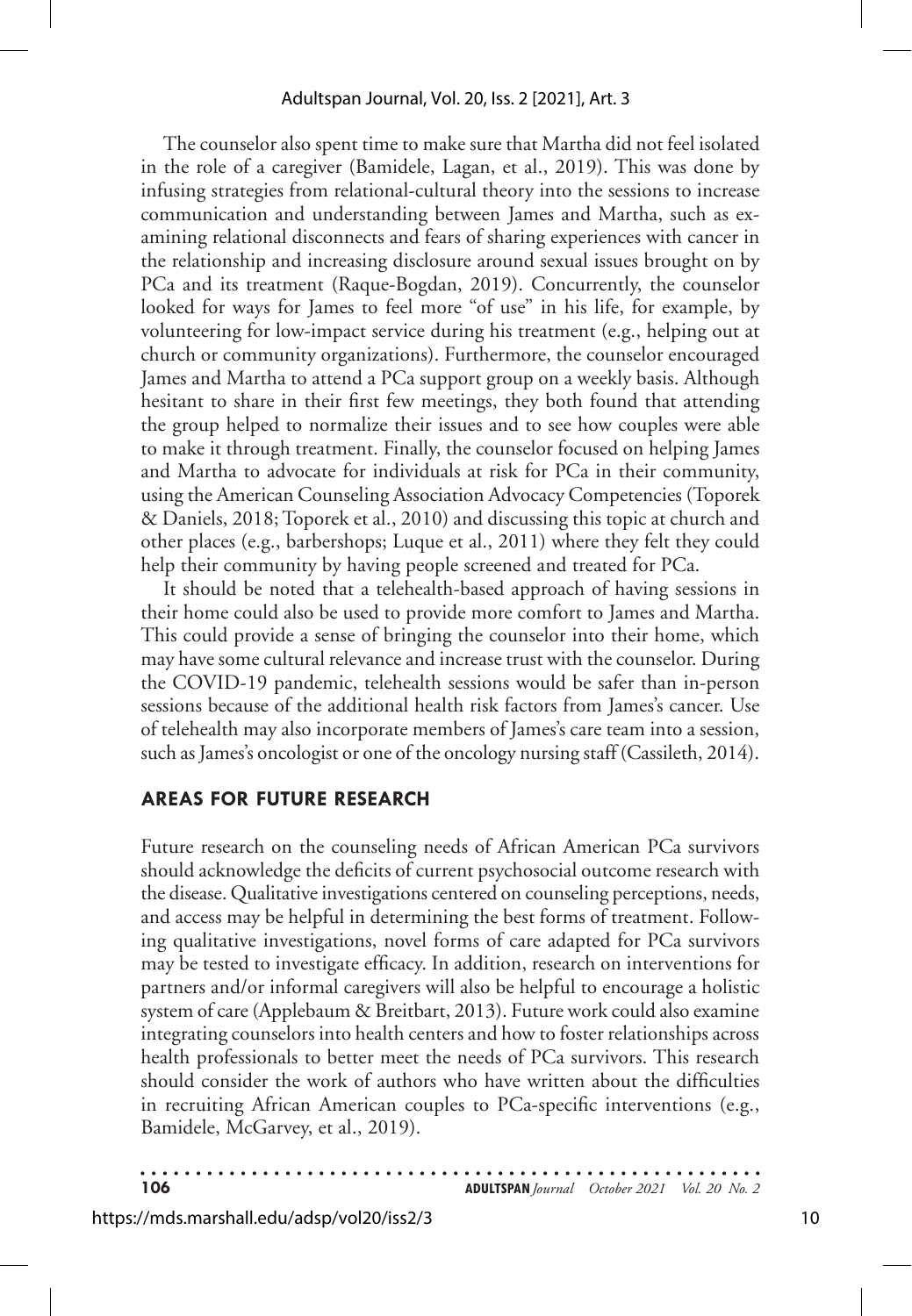#### **CONCLUSION**

Counselors have made strides in adapting to the mental and physical health needs of the African American community. Because PCa is a prominent disease in this population, counselors should become familiar with some of the medical struggles and treatments of African American men with PCa and how their mental health is affected. As counselors, we are well aware of the benefits of promoting both the mental and physical wellness of our clients and those they love. Expanding our knowledge of physical health is a necessary step in continuing to provide the best services to support their mental health. Our review of PCa concerns for African American couples, common medical treatments, and suggested clinical interventions is one way of continuing our mission to expand mental health to traditionally marginalized populations in need.

#### **REFERENCES**

- Albaugh, J. A., Sufrin, N., Lapin, B. R., Petkewicz, J., & Tenfelde, S. (2017). Life after prostate cancer treatment: A mixed methods study of the experiences of men with sexual dysfunction and their partners. *BMC Urology, 17*, Article 45. https://doi.org/10.1186/s12894-017-0231-5
- Allen, J. D., Akinyemi, I. C., Reich, A., Fleary, S., Tendulkar, S., & Lamour, N. (2018). African American women's involvement in promoting informed decision-making for prostate cancer screening among their partners/spouses. *American Journal of Men's Health, 12*(4), 884–893. https://doi. org/10.1177/1557988317742257
- American Cancer Society. (2020). *Cancer facts & figures for African Americans 2019–2021.*
- Applebaum, A. J., & Breitbart, W. (2013). Care for the cancer caregiver: A systematic review. *Palliative & Supportive Care, 11*(3), 231–252. https://doi.org/10.1017/s1478951512000594
- Badr, H., & Krebs, P. (2013). A systematic review and meta-analysis of psychosocial interventions for couples coping with cancer. *Psycho-Oncology, 22*(8), 1688–1704. https://doi.org/10.1002/pon.3200
- Bamidele, O., Lagan, B. M., McGarvey, H., Wittman, D., & McCaughan, E. (2019). "…It might not have occurred to my husband that this woman, his wife who is taking care of him has some emotional needs as well…": The unheard voices of partners of Black African and Black Caribbean men with prostate cancer. *Supportive Care in Cancer, 27*(3), 1089–1097. https://doi.org/10.1007/s00520-018-4398-4
- Bamidele, O. O., McGarvey, H. E., Lagan, B. M., Chinegwundoh, F., Ali, N., & McCaughan, E. (2019). "Hard to reach, but not out of reach": Barriers and facilitators to recruiting Black African and Black Caribbean men with prostate cancer and their partners into qualitative research. *European Journal of Cancer Care, 28*(2), Article e12977. https://doi.org/10.1111/ecc.12977
- Bamidele, O. O., McGarvey, H., Lagan, B. M., Chinegwundoh, F., Parahoo, K., & McCaughan, E. (2018). Life after prostate cancer: A systematic literature review and thematic synthesis of the post-treatment experiences of Black African and Black Caribbean men. *European Journal of Cancer Care, 27*(1), Article e12784. https://doi.org/10.1111/ecc.12784
- Campbell, L. C., Keefe, F. J., Scipio, C., McKee, D. C., Edwards, C. L., Herman, S. H., Johnson, L. E., Colvin, O. M., McBride, C. M., & Donatucci, C. (2007). Facilitating research participation and improving quality of life for African American prostate cancer survivors and their intimate partners: A pilot study of telephone-based coping skills training. *Cancer, 15*(109), 414–424. https://doi.org/10.1002/cncr.22355
- Cassileth, B. R. (2014). Psychiatric benefits of integrative therapies in patients with cancer. *International Review of Psychiatry, 26*(1), 114–127. https://doi.org/10.3109/09540261.2013.838153
- Chambers, S. K., Occhipinti, S., Schover, L., Nielsen, L., Zajdlewicz, L., Clutton, S., Halford, K., Gardiner, R. A., & Dunn, J. (2014). A randomized controlled trial of a couples-based sexuality intervention for men with localized prostate cancer and their female partners. *Psycho-Oncology, 24*(7), 748–756. https://doi.org/10.1002/pon.3726
- Chambers, S. K., Pinnock, C., Lepore, S. J., Hughes, S., & O'Connell, D. L. (2011). A systematic review of psychosocial interventions for men with prostate cancer and their partners. *Patient Education and Counseling, 85*, e75–e88. https://doi.org/10.1016/j.pec.2011.01.027

. . . . . . . . . . . . . . . . . . **ADULTSPAN***Journal October 2021 Vol. 20 No. 2* **107**

#### Published by Marshall Digital Scholar, 2021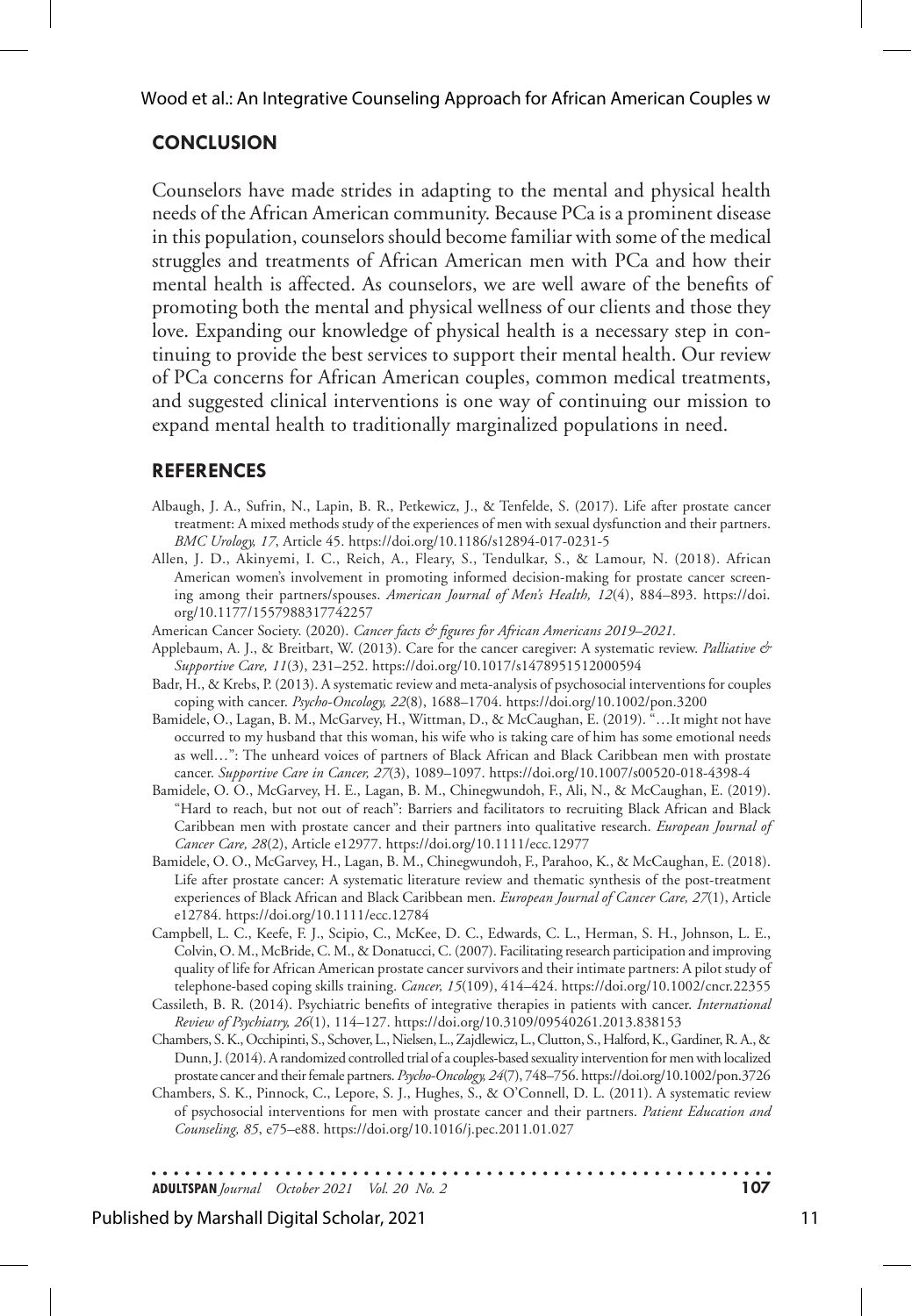#### Adultspan Journal, Vol. 20, Iss. 2 [2021], Art. 3

- Chien, C., Chung, H., Liu, K., Pang, S., Wu, C., Chang, Y., Huang, X., Chang, Y., Lin, T., Lin, W., & Chuang, C. (2020). Effectiveness of a couple-based psychosocial intervention on patients with prostate cancer and their partners: A quasi-experimental study. *Journal of Advanced Nursing, 76*(10), 2572–2585. https://doi.org/10.1111/jan.14471
- Chipperfield, K., Fletcher, J., Millar, J., Brooker, J., Smith, R., Frydenberg, M., & Burney, S. (2013). Predictors of depression, anxiety and quality of life in patients with prostate cancer receiving androgen deprivation therapy. *Psycho-Oncology, 22*(10), 2169–2176. https://doi.org/10.1002/pon.3269
- Collins, A. L., Love, A. W., Bloch, S., Street, A. F., Duchesne, G. M., Dunai, J., & Couper, J. W. (2013). Cognitive existential couple therapy for newly diagnosed prostate cancer patients and their partners: A descriptive pilot study. *Psycho-Oncology, 22*(2), 465–469. https://doi.org/10.1002/pon.2085
- Couper, J. W. (2007). The effects of prostate cancer on intimate relationships. *Journal of Men's Health and Gender, 4*(3), 226–232. https://doi.org/10.1016/j.jmhg.2007.04.008
- Curtis, R. C., & Juhnke, G. A. (2003). Counseling the client with prostate cancer. *Journal of Counseling & Development, 81*(2), 160–167. https://doi.org/10.1002/j.1556-6678.2003.tb00237.x
- Evans, S., Metcalfe, C., Ibrahim, F., Persad, R., & Ben-Shlomo, Y. (2008). Investigating Black-White differences in prostate cancer prognosis: A systematic review and meta-analysis. *International Journal of Cancer, 123*(2), 430–435. https://doi.org/10.1002/ijc.23500
- Ezer, H., Chachamovich, J. L., & Chachamovich, E. (2011). Do men and their wives see it the same way? Congruence within couples during the first year of prostate cancer. *Psycho-Oncology, 20*(2), 155–164. https://doi.org/10.1002/pon.1724
- Faisal, F. A., Sundi, D., Cooper, J. L., Humphreys, E. B., Partin, A. W., Han, M., Ross, A. E., & Schaeffer, E. M. (2014). Racial disparities in oncologic outcomes after radical prostatectomy: Long-term follow-up. *Urology, 84*(6), 1434–1441. https://doi.org/10.1016/j.urology.2014.08.039
- Fergus, K. D. (2011). The rupture and repair of the couple's communal body with prostate cancer. *Families, Systems, & Health, 29*(2), 95–113. https://doi.org/10.1037/a0023413
- Fischer, M. S., Baucom, D. H., & Cohen, M. J. (2016). Cognitive-behavioral couple therapies: Review of the evidence for the treatment of relationship distress, psychopathology, and chronic health conditions. *Family Process, 55*(3), 423–442. https://doi.org/10.1111/famp.12227
- Freedland, S. J., Vidal, A. C., Howard, L. E., Terris, M. K., Cooperberg, M. R., Amling, C. L., Kane, C. J., & Aronson, W. J. (2017). Race and risk of metastases and survival after prostatectomy: Results from the SEARCH database. *Cancer, 123*(1), 4199–4206. https://doi.org/10.1002/cncr.30834
- Friedman, D. B., Thomas, T. L., Owens, O. L., & Hébert, J. R. (2012). It takes two to talk about prostate cancer: A qualitative assessment of African-American men's and women's cancer communication practices and recommendations. *American Journal of Men's Health, 6*(6), 472–484. https://doi. org/10.1177%2F1557988312453478
- Harden, J., Northouse, L., Cimprich, B., Pohl, J. M., Liang, J., & Kershaw, T. (2008). The influence of developmental life stage on quality of life in survivors of prostate cancer and their partners. *Journal of Cancer Survivorship, 2*(2), 84–94. https://doi.org/10.1007/s11764-008-0048-z
- Hoffman, K. E., Penson, D. F., Zhao, Z., Huang, L., Conwill, R., Laviana, A. A., Joyce, D. D., Luckenbaugh, A. N., Goodman, M., Hamilton, A. S., Wu, X., Paddock, L. E., Stroup, A., Cooperberg, M. R., Hashibe, M., O'Neil, B. B., Kaplan, S. H., Greenfield, S., Koyama, T., & Barocas, D. A. (2020). Patient-reported outcomes through 5 years for active surveillance, surgery, brachytherapy, or external beam radiation with or without androgen deprivation therapy for localized prostate cancer. *Journal of the American Medical Association, 323*(2), 149–163. https://10.1001/jama.2019.20675
- Husaini, B. A., Reece, M. C., Emerson, J. S., Scales, S., Hull, P. C., & Levine, R. S. (2008). A church-based program on prostate cancer screening for African American men: Reducing health disparities. *Ethnicity & Disease, 18*(2, Suppl 2), 179–184.
- Imber, B. S., Varghese, M., Ehdaie, B., & Gorovets, D. (2020). Financial toxicity associated with treatment of localized prostate cancer. *Nature Reviews Urology, 17*, 28–40. https://doi.org/10.1038/ s41585-019-0258-3
- Imm, K. R., Williams, F., Housten, A. J., Colditz, G. A., Drake, B. F., Gilbert, K. L., & Yang, L. (2017). African American prostate cancer survivorship: Exploring the role of social support in quality of life after radical prostatectomy. *Journal of Psychosocial Oncology, 35*(4), 409–423. https://doi.org/10.1080/ 07347332.2017.1294641
- Ingham, M. D., Lee, R. J., MacDermed, D., & Olumi, A. F. (2018). Prostate cancer in transgender women. *Urologic Oncology, 36*(12), 518–525. https://doi.org/10.1016/j.urolonc.2018.09.011

| 108 | <b>ADULTSPAN</b> Journal October 2021 Vol. 20 No. 2 |  |
|-----|-----------------------------------------------------|--|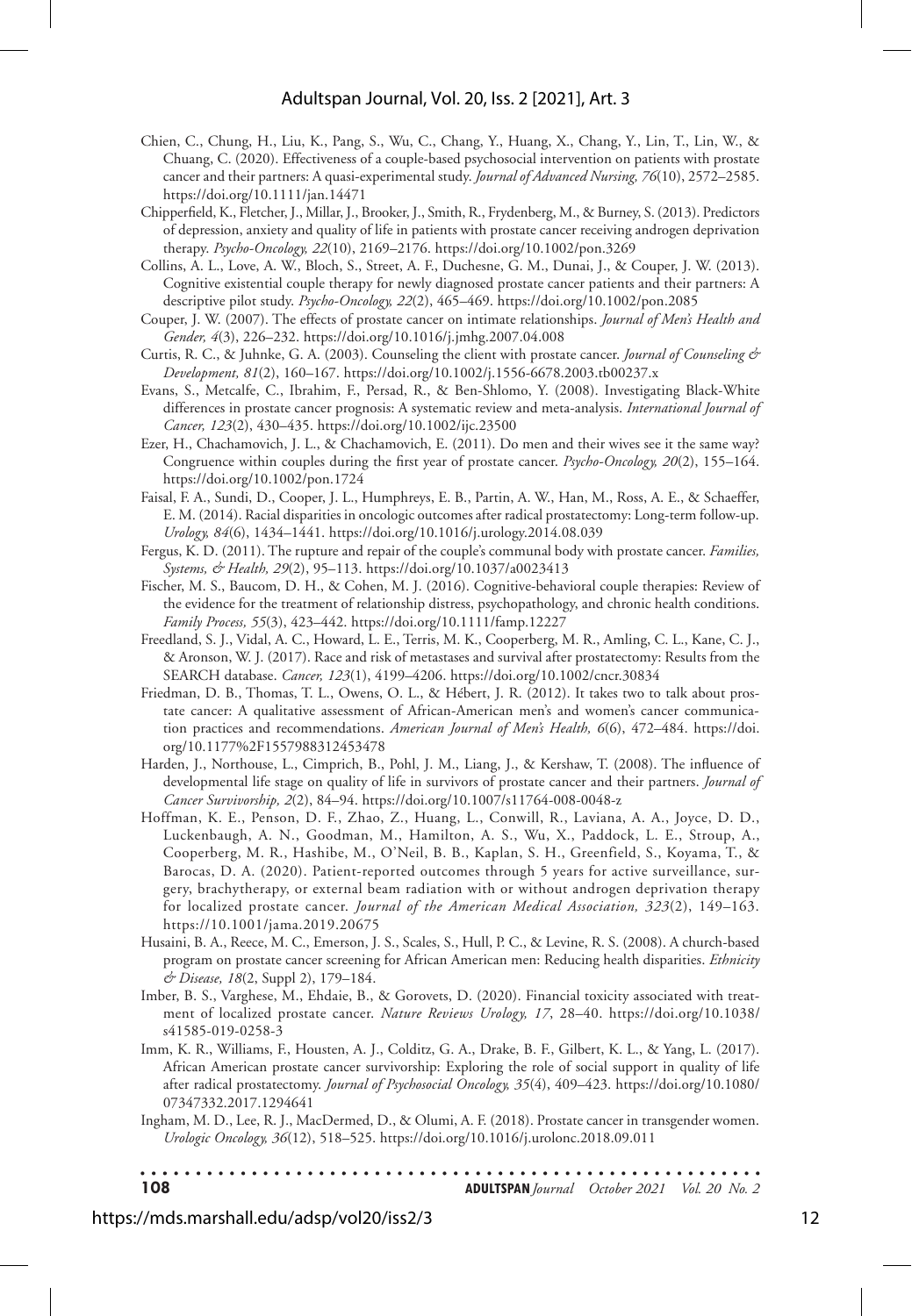#### Wood et al.: An Integrative Counseling Approach for African American Couples w

- Jenkins, R., Schover, L. R., Fouladi, R. T., Warneke, C., Neese, L., Klein, E. A., Zippe, C., & Kupelian, P. (2004). Sexuality and health-related quality of life after prostate cancer in African-American and White men treated for localized disease. *Journal of Sex & Marital Therapy, 30*(2), 79–93. https://doi. org/10.1080/00926230490258884
- Luque, J. S., Rivers, B. M., Gwede, C. K., Kambon, M., Green, B. L., & Meade, C. D. (2011). Barbershop communications on prostate cancer screening using barber health advisers. *American Journal of Men's Health, 5*(2), 129–139. https://doi.org/10.1177%2F1557988310365167
- Manne, S. L., Kashy, D. A., Kissane, D., Zaider, T., Heckman, C. J., Penedo, F. J., & Myders, S. (2019). Relationship intimacy processes during treatment for couple-focused interventions for prostate cancer patients and their spouses. *Journal of Psychosocial Oncology Research and Practice, 1*(2), Article e7. https:// doi.org/10.1097/OR9.0000000000000007
- Manne, S. L., Kashy, D. A., Kissane, D., Zaider, T., Heckman, C. J., Virtue, S. M., & Penedo, F. J. (2020). In-session intimacy processes and treatment outcomes for 2 couple-focused interventions for prostate cancer patients and their spouses. *Journal of Psychosocial Oncology Research & Practice, 2*(2), Article e19. https://doi.org/10.1097/OR9.0000000000000019
- Manne, S. L., Kashy, D. A., Zaider, T., Kissane, D., Lee, D., Kim, I. Y., Heckman, C. J., Penedo, F. J., Murphy, E., & Virtue, S. M. (2019). Couple-focused interventions for men with localized prostate cancer and their spouses: A randomized clinical trial. *British Journal of Health Psychology, 24*(2), 396–418. https:// doi.org/10.1111/bjhp.12359
- Mehta, A., Wittmann, D., Pollack, C., Carter, C., Duby, A., Paich, K., Skolarus, T., An, L., Nelson, C., Saigal, C., Chen, R., & Bober, S. (2020). Feasibility, acceptability, and preliminary efficacy of a webbased intervention promoting sexual recovery for couples coping with prostate cancer. *The Journal of Urology, 203*(4), e668–e668. https://doi.org/10.1097/JU.0000000000000900.09
- National Cancer Institute. (2019). *Prostate Cancer Prevention (PDQ®)–Patient version.* https://www.cancer. gov/types/prostate/patient/prostate-prevention-pdq
- Northouse, L. L., Mood, D. W., Schafenacker, A., Montie, J. E., Sandler, H. M., Forman, J. D., Hussain, M., Pienta, K. J., Smith, D. C., & Kershaw, T. (2007). Randomized clinical trial of a family intervention for prostate cancer patients and their spouses. *Cancer, 110*(12), 2809–2818. https://doi.org/10.1002/cncr.23114
- Piervil, E., Odedina, F., & Young, M. E. (2019). The role and influence of prostate cancer caregivers across the care continuum. *Health Promotion Practice, 20*(3), 436–444. https://doi.org/10.1177/1524839918764667
- Raque-Bogdan, T. L. (2019). Relational cultural theory and cancer: Addressing the social well-being of a growing population. *Practice Innovations, 4*(2), 99–111. https://doi.org/10.1037/pri0000087
- Regan, T. W., Lambert, S. D., Girgis, A., Kelly, B., Kayser, K., & Turner, J. (2012). Do couple-based interventions make a difference for couples affected by cancer? A systematic review. *BMC Cancer, 12*, Article 279. https://doi.org/10.1186/1471-2407-12-279
- Riihimäki, M., Thomsen, H., Brandt, A., Sundquist, J., & Hemminki, K. (2011). What do prostate cancer patients die of? *The Oncologist, 16*(2), 175–181. https://doi.org/10.1634%2Ftheoncologist.2010-0338
- Rivers, B. M., August, E. M., Gwede, C. K., Hart, A., Donovan, K. A., Pow-Sang, J. M., & Quinn, G. P. (2011). Psychosocial issues related to sexual functioning among African-American prostate cancer survivors and their spouses. *Psycho-Oncology, 20*(1), 106–110. https://doi.org/10.1002/pon.1711
- Rivers, B. M., August, E. M., Quinn, G. P., Gwede, C. K., Pow-Sang, J. M., Green, B. L., & Jacobsen, P. B. (2012). Understanding the psychosocial issues of African American couples surviving prostate cancer. *Journal of Cancer Education, 27*(3), 546–558. https://doi.org/10.1007/s13187-012-0360-1
- Robbins, M. A., Awosogba, O. O. R., & Knox-Rice, T. K. (2021). Cancer, COVID-19, and the Black community. *Journal of Psychosocial Oncology.* https://doi.org/10.1080/07347332.2021.1893420
- Sandiford, L., & D'Errico, E. M. (2016). Facilitating shared decision making about prostate cancer screening among African American men. *Oncology Nursing Forum, 43*(1), 86–92. https://doi.org/10.1188/16. ONF.86-92
- Schoenfeld, E. R., & Francis, L. E. (2015). Word on the street: Engaging local leaders in a dialogue about prostate cancer among African Americans. *American Journal of Men's Health, 10*(5), 377–388. https:// doi.org/10.1177%2F1557988314566503
- Schover, L. R., Canada, A. L., Yuan, Y., Sui, D., Neese, L., Jenkins, R., & Rhodes, M. M. (2012). A randomized trial of internet-based versus traditional sexual counseling for couples after localized prostate cancer treatment. *Cancer, 118*(2), 500–509. https://doi.org/10.1002%2Fcncr.26308
- Shenoy, D., Packianathan, S., Chen, A. M., & Vijayakumar, S. (2016). Do African-American men need separate prostate cancer screening guidelines? *BMC Urology, 16*(1), Article 19. https://doi.org/10.1186/ s12894-016-0137-7

**ADULTSPAN***Journal October 2021 Vol. 20 No. 2* **109**

#### Published by Marshall Digital Scholar, 2021